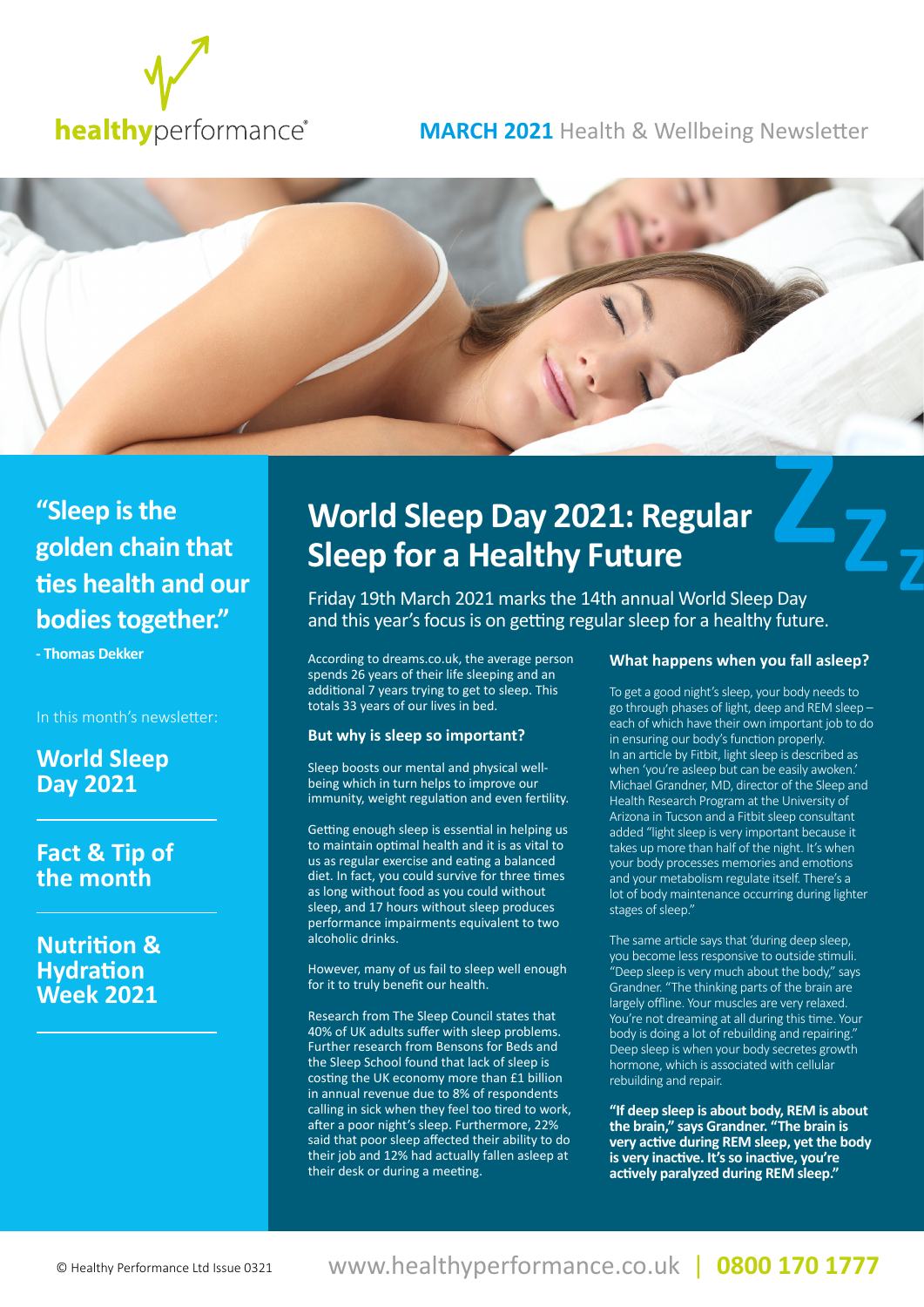REM is when most dreaming happens, and your eyes move rapidly in different directions. It's very important for emotion regulation and memory as during this time, you're clearing the brain if things that aren't needed. During this phase you are also in the peak of protein synthesis which keeps many processes in the body working properly.

## **Sleep and Mental Health**

There's a strong correlation between sleep and mental health. Regular poor sleep can have a negative impact on your mental health, while living with a mental health problem can affect your quality of sleep. The Sleep Foundation say that 'Each sleep stage plays a role in brain health, allowing activity in different parts of the brain to ramp up or down and enabling better thinking, learning and memory. Research has also uncovered that brain activity during sleep has profound effects on emotional and mental health.'

Sufficient sleep, particularly the REM phase, facilitates our brain's processing of emotional information. When we sleep, the brain works to evaluate and remember thoughts and memories. A lack of sleep is especially harmful to the consolidation of positive emotional content. In turn, this can have an impact on our mood and emotional reactivity and is tied to mental health problems and their severity.

Further information on sleep and specific mental health problems can be found here: **https://www.sleepfoundation.org/mental-health**

## **Sleep and Physical Health**

Regularly not get enough quality shut-eye is linked to a number of physical health problems.

## **Reduced immunity**

Too little sleep can affect your body's ability to fight infections. Studies have shown that when you're sleep deprives, you are 3 times more likely to catch a cold.

#### **Reduced heart health**

Short sleep durations (less than 5 hours per night have been shown to have a negative impact on heart health, according to an analysis published in the European Heart Journal.

Sleep affects processes that keep your heart and blood vessels health, including your blood sugar, blood pressure and inflammation levels. Getting limited hours of sleep has been shown to increase risk of developing a number of heart problems.

## **Weight gain**

According to Nytol, sleep deprivation can increase your risk of weight gain. Sleep-deprived people have reduced levels of leptin (the chemical that makes you feel full) and increased levels of ghrelin (the hunger-stimulating hormone).

## **Increased risk of cancer**

Though more research is needed, experts linked a lack of sleep with an increased risk in developing several types of cancer including breast cancer, prostate cancer and colorectal cancer. Sleeping problems may be a risk factor for developing certain types of cancer. They may also affect the progression of cancer and the effectiveness of treatment.

## **Increased risk of type 2 diabetes**

Poor sleep, or too little sleep is shown to increase your risk of developing type 2 diabetes and its associated health problems. By missing out on deep sleep, this could lead to type 2 diabetes by changing the way the body processes glucose, which the body uses for energy.

## **How can I get a better night's sleep?**

Many of us will have experienced disrupted night's sleep since the Covid-19 pandemic took over our lives, and the BBC have recently reported on what some experts are calling 'coronasomnia' but what can we be doing to help our body's get the rest they need and deserve?

Ζ,

The World Sleep Society recommends the following 10 steps to achieve healthy sleep:

- 1. Have a set bedtime and wake up time. Oli Barnard, Head of Delivery at Healthy Performance says "If you keep a regular sleep schedule of going to bed and getting up at the same time each day, you will feel much more refreshed and energised. If you're getting enough sleep, you should wake up naturally without an alarm."
- 2. If you are in the habit of taking a nap, do not exceed 45 minutes of daytime sleep.
- 3. Avoid excessive alcohol ingestion 4 hours before bedtime and do not smoke.
- 4. Avoid caffeine 6 hours before bedtime. This includes coffee, tea and many sodas, as well as chocolate.
- 5. Avoid heavy, spicy, or sugary foods 4 hours before bedtime. A light snack before bed is acceptable.
- 6. Exercise regularly, but not right before bed.
- 7. Use comfortable bedding.
- 8. Find a comfortable temperature setting for sleeping and keep the room well ventilated.
- 9. Block out all distracting noise and eliminate as much light as possible.
- 10. Reserve the bed for sleep and sex. Don't use the bed as an office, workroom, or recreation room.

On top of these 10 tips, Oli also advises "A peaceful bedtime routine tells your brain that it's time to wind down and let go of the day's stresses. Avoid the use of electronic devices that emit 'blue light' as they trick the brain to think it's not time for bed. If all else fails, get up. If you can't fall asleep within 15-20 minutes go into another room and do something non-stimulating. Listen to calming music, do some breathing exercises and only return to bed when you feel sleepy."



## **Fact of the month Tip of the month**

The longest time someone has managed to stay awake for is 11 days and 25 minutes. A record that was set by 17-year-old Randy Gardner in 1964.



Avoid exposure to blue-light emitting electronic devices 2-3 hours before bedtime to reduce sleep interference. Alternatively, see if you can switch your device to 'night mode' to reduce the emission of blue light.